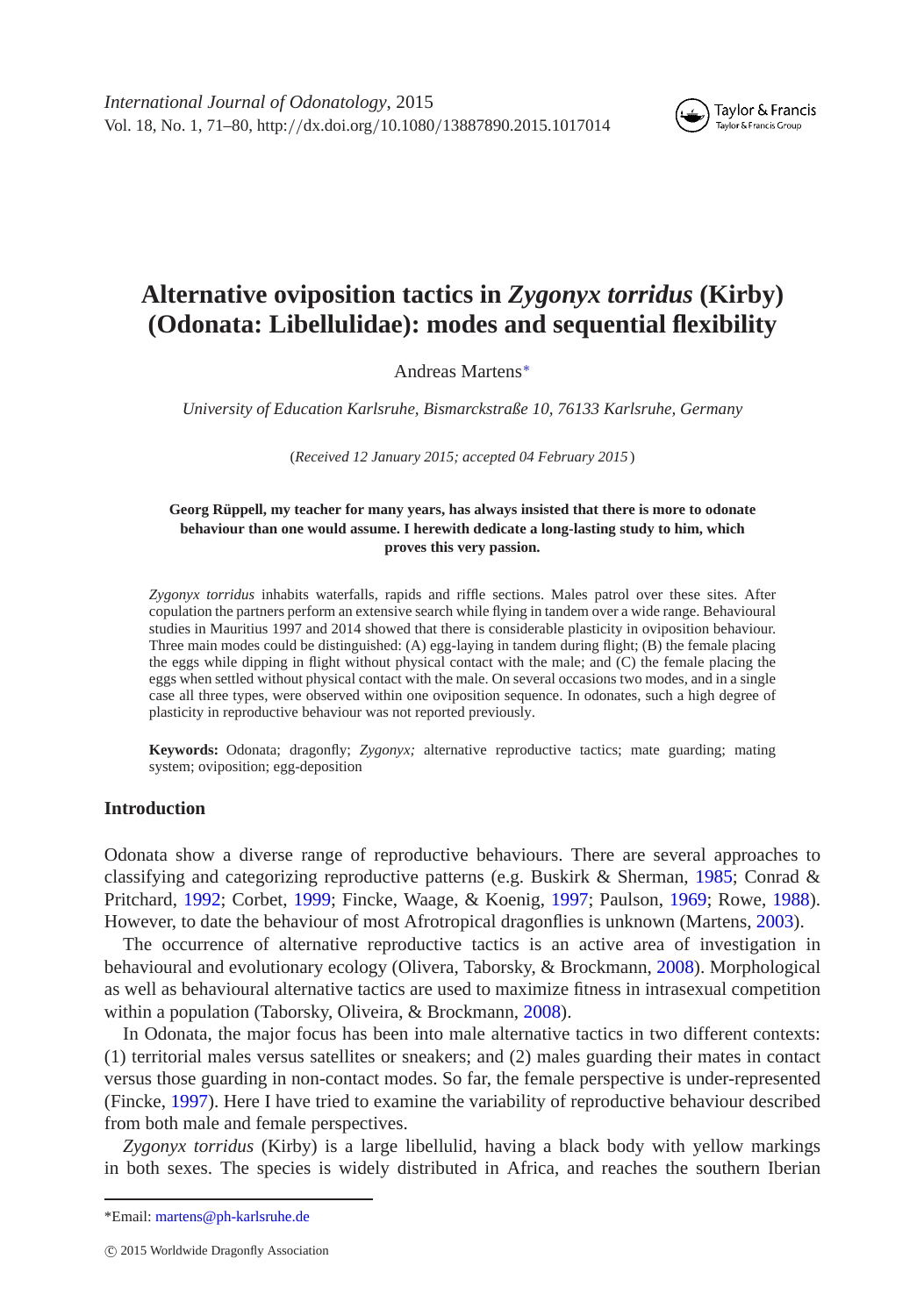peninsula, Sicily and the Levant. The range includes the Arabian peninsula, and arid parts of Iran, Pakistan and India. It is also known from African islands such as the Canary and Cape Verde Islands, Soquotra, the Comoros and Mascarenes (Wildermuth & Martens, [2014\)](#page-9-5).

There are only brief descriptions of the reproductive behaviour of *Z. torridus* (*cf.* Grand, [2004,](#page-8-5) [2010;](#page-8-6) Miller & Miller, [1985\)](#page-9-6). A first general description in Wildermuth & Martens (2014, pp. 729–730) is based on the data analyzed here in detail.

## **Localities and methods**

Studies on reproductive behaviour were carried out in Mauritius in 1997 and 2014. Observations were carried out between 10.00 h and 14.30 h local time (09.40 to 14.10 solar time), at open sites with plain ground and short grass at the banks.

The first study site, the Rivière du Poste de Flacq between Centre de Flacq and Poste de Flacq (20°10 S, 57°43 E; 41 m asl), was observed over nine days, between 31 March and 11 April 1997, for a total 26.5 h of recording. The data referring to oviposition was gathered on a single 15 m long stretch. Observations were mostly by voice recorder, assisted with some video recording. Forty-six egg-laying sequences were registered. A total of 26 males were individually marked with coloured wing bands using waterproof pens (Staedler Lumocolour).

The second study site was at the Rivière Coignard, between Centre de Flacq and Bramsthan  $(20^{\circ}12.5^{\prime}S, 57^{\circ}43.7^{\prime}E; 57 \text{ m as}1; 3.4 \text{ km distant from location } 1)$ , in a slope of about 30 m in length (Figure [1\)](#page-1-0), for four days between 5 and 9 March 2014. In a total of 9.5 h of recording, 24 full sequences were observed. All photos of ovipositing dragonflies in this paper were made in this period.

Additional observations were made at several localities in Réunion (1996), Mauritius (1997– 2014), Namibia (2000–2007) and Santo Antão, Cape Verde (2010). Several attempts to observe

<span id="page-1-0"></span>

Figure 1. Central part of the study site in 2014. Riffle section of the Rivière Coignard between Centre de Flacq and Bramsthan, Mauritius.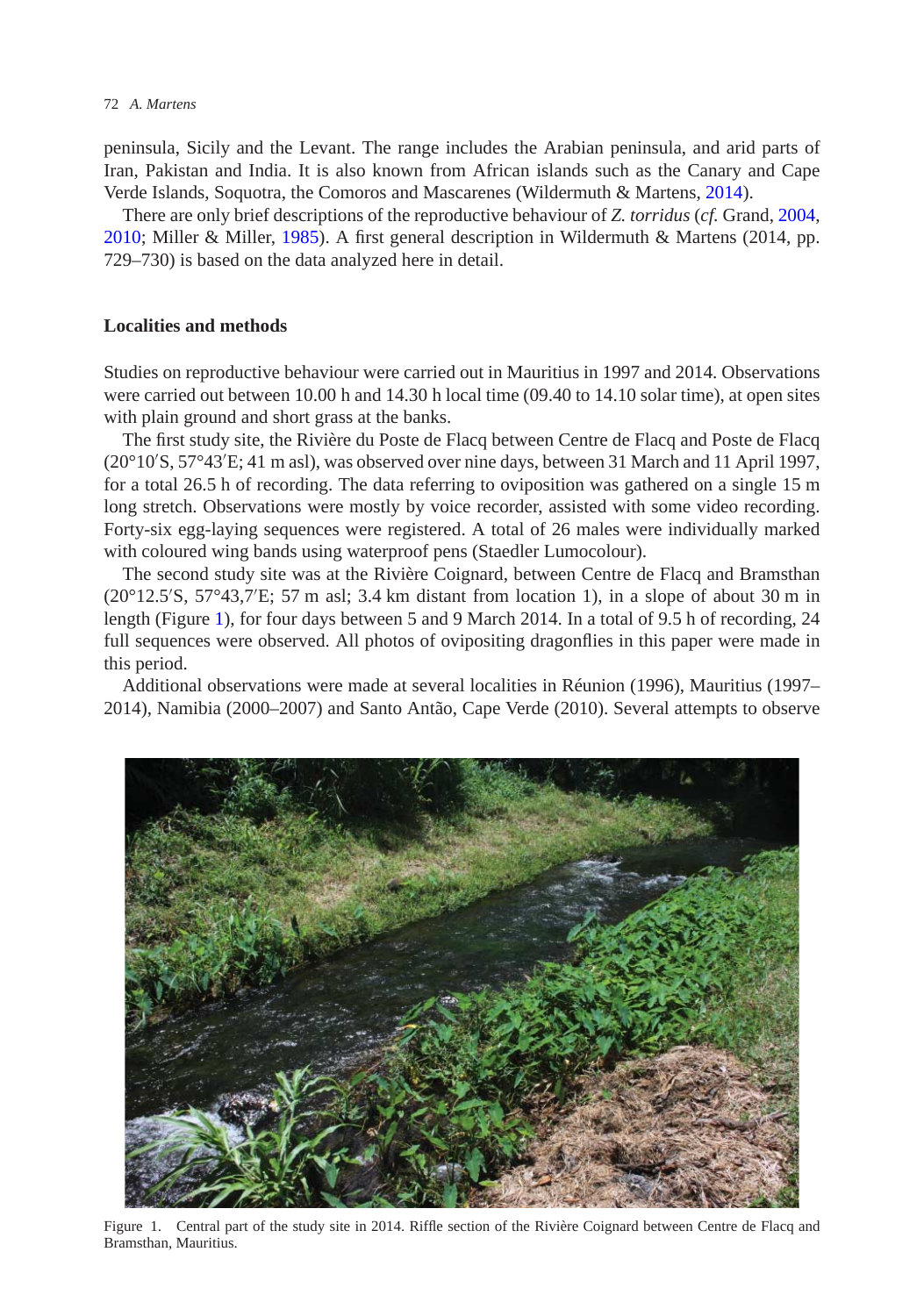

Figure 2. Male of *Zygonyx torridus* hovering at a rapid.

<span id="page-2-0"></span>the adult behaviour more intensively failed, because the sites were cluttered and adults could not be followed over longer distances.

In the field, it was hard to distinguish between oviposition site searching flight in tandem and tandem oviposition (Figure [2\)](#page-2-0). We defined oviposition as a sequence after the first visible physical contact of the female's abdomen tip with the water surface. In most cases, following the first touch the female touched the water surface at regular intervals, in other cases it did so only irregularly. Egg release without touching the water surface could not be excluded. The number of dips could be defined and counted easily in the middle and end of the period, but only sometimes at the beginning.

### **Taxonomic remarks**

When Pinhey [\(1976\)](#page-9-7) recorded the species as new for the fauna of Mauritius he remarked on the smaller size and a tendency to show amber in the wing bases in his specimens. On the basis of these specimens, three males collected by himself in May 1976, Pinhey [\(1981\)](#page-9-8) described a new subspecies, *Z. torridus insulanus* (as *Z. torrida insulana*). At that time the presence in Mauritius seemed to be highly isolated, and no records were known from islands between Mauritius and the African continent. In order to establish the taxonomic status of this population we collected several males in 1997, 1998 and 1999. Their size varied between the years but most were within the full range of the nominate form, as given by Pinhey [\(1981\)](#page-9-8). Also, other characters distinguishing them from continental individuals were missing. Dijkstra [\(2007\)](#page-8-7), who checked the type of *Z. torridus insulanus*, also declared it as representing a small individual. The form from La Réunion, the next island in the west, is said to be the nominate form (Couteyen, [2009\)](#page-8-8). *Z. torridus* is known to have a strong tendency to behave as a migrant (Suhling, Martens, & Marais, [2009\)](#page-9-9). So, there is no further reason to give the Mauritian *Z. torridus* a subspecific rank of its own. The Mauritian population belongs to the nominate form of *Z. torridus*. Because of the strong migratory tendency of *Z. torridus* and a good ability to cross large unsuitable areas such as deserts or oceans, the subspecies *Z. torridus isis* Fraser, 1924, found in and around the Thar Desert of Pakistan and India, also needs re-evaluation.

## **Results**

### *Mate finding and copulation*

Males patrolled in continuous flight over fast flowing unshaded river sections (Figure [2\)](#page-2-0). The patrol flight showed a high proportion of hovering and gliding. Males used roughly the same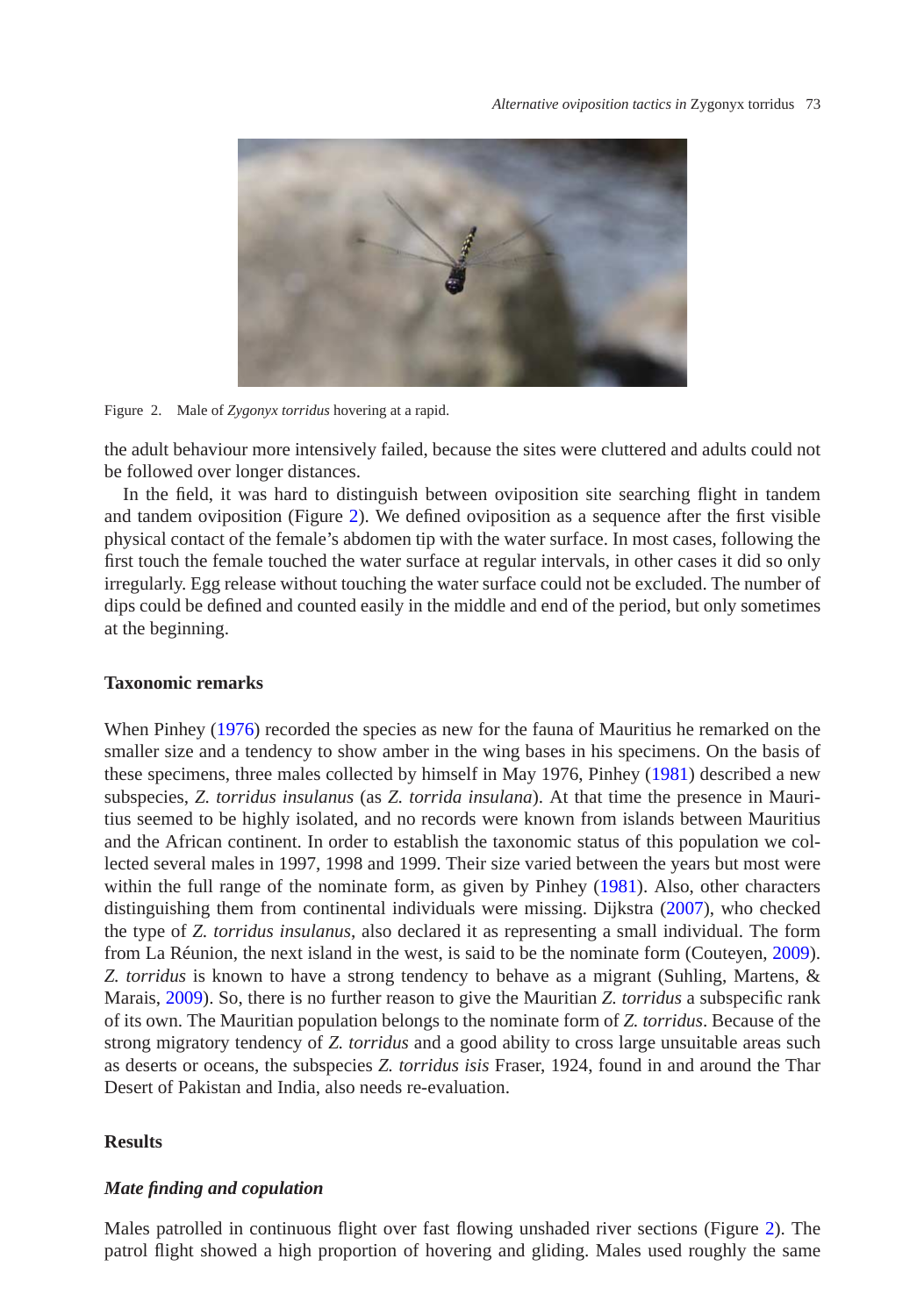

Figure 3. *Zygonyx torridus* ovipositing in flight: (a) tandem; (b) female.

<span id="page-3-0"></span>flight paths which extended over about 3 to 11 m at a flight level of about 0.5 to 0.9 m over the water surface. On seven occasions males settled for a short time. Settling occurred mostly at the end of the patrol activity or when there were cool phases with clouds. Males grasped vertical or overhanging stems and held their abdomen between vertical and diagonal. Only two of the 26 marked males returned to the site, both on the date of marking. These individuals patrolled twice and three times in the course of that day, for between 90s and 14 minutes ( $n = 5$ , data from 1997).

At an oviposition site most pairs arrived in tandem and previous copulations at these sites were rare (1997: 42 tandem arrivals versus four copulations; 2014: 24 versus two). Only a small number of copulations took place in the immediate vicinity of the oviposition site; on five occasions a male grasped a female directly after she appeared at water or during her attempt to oviposit alone. In three cases a rival male succeeded in taking a female, which was released from tandem while ovipositing in flight.

When a male recognized a female at the water he immediately flew to her. The female was seized and the pair formed a copulation wheel in flight. During copulation (duration: 62 s, 126 s and 131 s;  $n = 3$ ) the pair settled in a tree, bush or on a reed. Afterwards the pair flew in tandem along the stream in an altitude of between 0.3 m and 2.5 m.

In tandem the pair mostly undertook a wide-ranging flight, generally by following the stream up and/or down. In most cases at both study sites pairs were seen approaching the stream section in tandem.

Tandems appearing at the observation site of the stream showed no clear change in their flight behaviour. During tandem flight the females did not grasp the male's abdomen with their legs (Figure [3a](#page-3-0)). Mostly pairs reduced their altitude and speed and started to hover near the vegetated shoreline; others flew up and down a stretch of about 4 m without remarkable changes or showed a transition between forms.

### *Oviposition types*

Three distinct types of oviposition behaviour were observed (Figure [4\)](#page-4-0). During the same bout of oviposition a change from one type to another was observed several times (Table [1;](#page-4-1) Figure [5\)](#page-5-0).

# *Oviposition in flight, in tandem*

The tandem flew up and down and dipped back and forth in irregular fashion over broken water, mostly in the middle of the stream. In some cases of that swinging flight the tip of the female's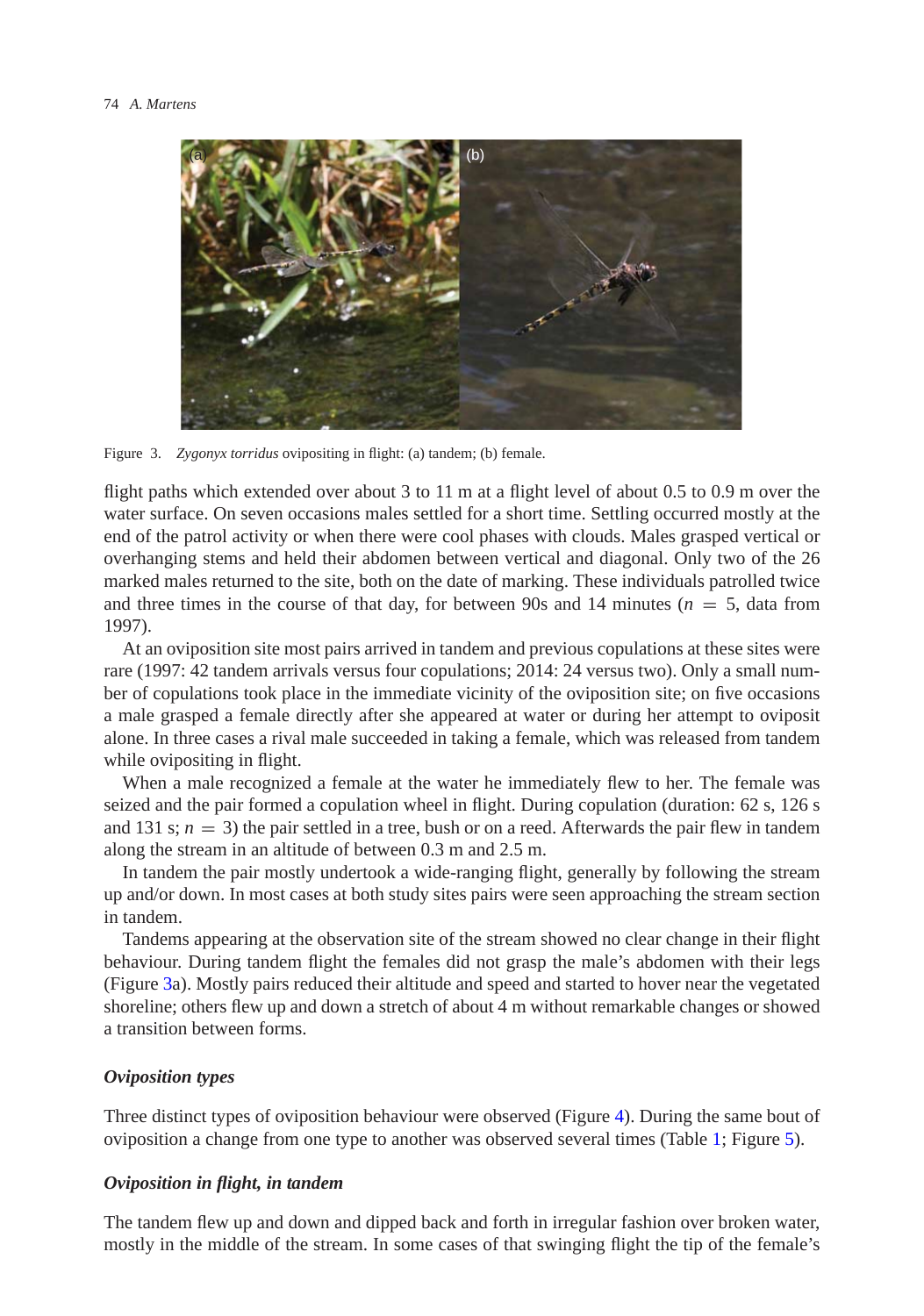

<span id="page-4-0"></span>Figure 4. General types of oviposition in *Zygonyx torridus* A. in tandem; B. non-contact guarding, female in flight; C. non-contact guarding, female clinging to stems. (drawings: S. Marci).

| Type or sequence*           | 1997 | 2014           |
|-----------------------------|------|----------------|
|                             |      |                |
| А                           | 20   |                |
| A and pair leaving the site | 6    |                |
| B                           | (2)  |                |
| $\mathcal{C}$               | 6    | 4              |
| A B                         | 5    | $\mathfrak{2}$ |
| A C                         | 3    | $\overline{2}$ |
| B C                         |      |                |
| A B C                       | 3    |                |
| A C C                       |      |                |
| B C B                       | (1)  |                |
| Total                       | 46   | 24             |

<span id="page-4-1"></span>Table 1. Oviposition behaviour of *Zygonyx torridus*. Comparison of the observed behavioural elements during two different studies in 1997 and 2014 in Mauritius.

\*(A) tandem oviposition; (B) female oviposition in flight; (C) female ovipositing while sitting. In the cases given in brackets the sequence was interrupted by a rival male.

abdomen did not touch the water surface. Video recordings revealed a strong variance of time between two dips (2–10 s). The mean dip frequency  $11.24 + 7.00$  dips per minute ( $n = 13$ ; data from pure tandem ovipositions). The maximum duration was 420 s and the recorded maximum number of dips was 61 (Figure [6\)](#page-5-1). Finally, the male released the female and she left the water ascending rapidly, along the way pursued by her mate. The dip frequency was significantly lower  $(7.00 \pm 3.27)$  dips per minute,  $n = 7$ ), when the female continued with oviposition after release.

#### *Oviposition in flight, female without physical contact to a mate*

After separation of the tandem, either after exploration behaviour or after tandem oviposition, the female hovered before beginning with dipping movements. The male accompanied her very closely. Females dipped (Figure [3b](#page-3-0)) closer to the bank, never in the middle of the water. They dipped with a high frequency and were more localized.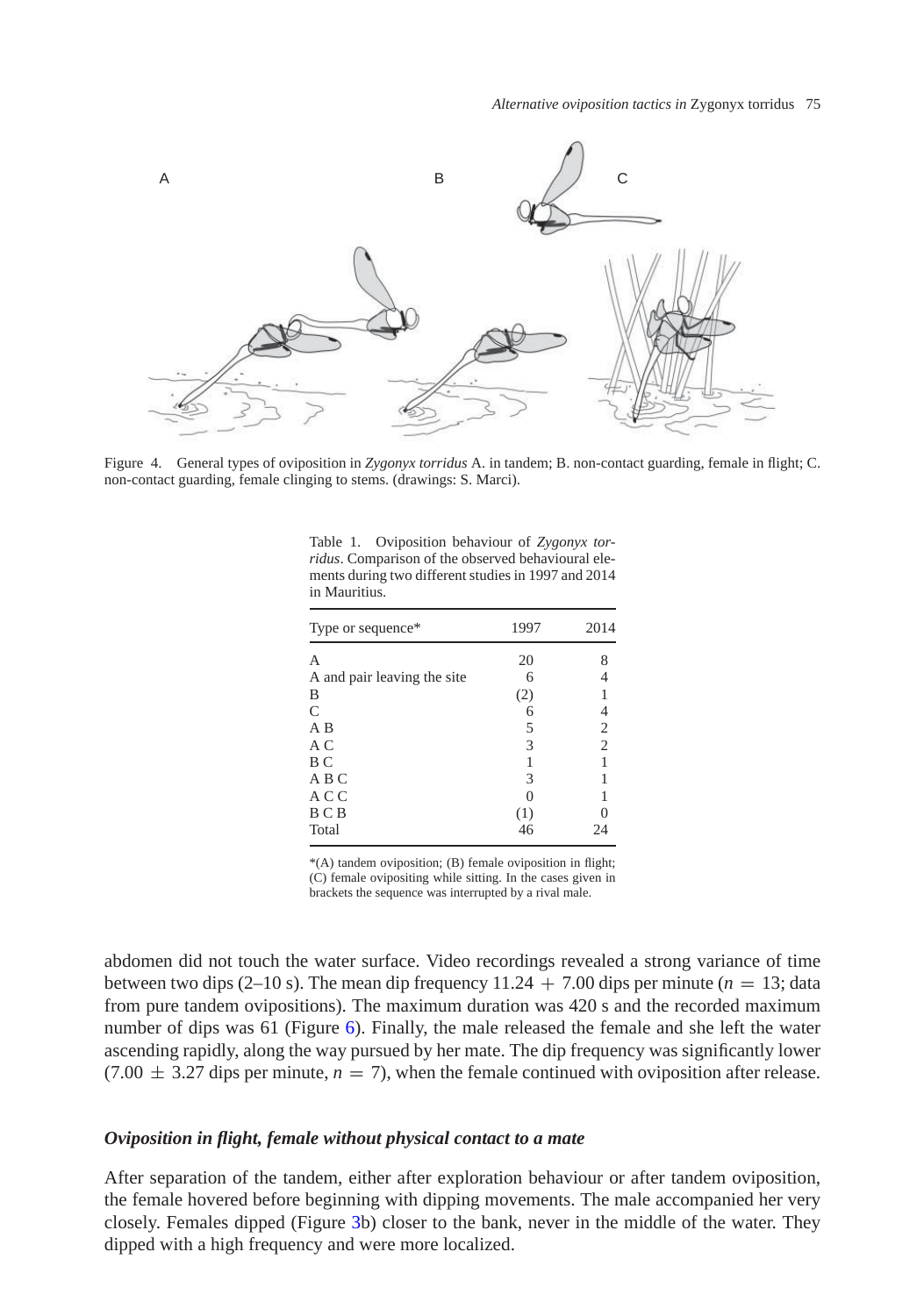

<span id="page-5-0"></span>Figure 5. Flow diagram: behaviour of *Zygonyx torridus* at the oviposition site. The number on the lines and the relative thickness of the lines indicate the number of encounters following a particular pathway. Summary of the data from 1997 and 2014 (*cf.* Table [1\)](#page-4-1).



<span id="page-5-1"></span>Figure 6. Relation between number of dips and duration of tandem oviposition in *Zygonyx torridus*. A distinction is drawn between tandem oviposition to the end (black, *n* = 13) and tandem oviposition when the female continued egg-laying after release by the male (grey,  $n = 7$ ).

#### *Oviposition while sitting*

After separation of the tandem several females settled on vegetation, either immediately or after a brief hovering phase. Females grasped stalks of taro and remained motionless while holding the tip of their abdomen in the water (Figure [7a](#page-6-0)–d). In other cases females were seen sitting on a floating mat of *Elodea canadensis*. After a stay of 42 s to 279 s (median = 133 s;  $n = 10$ ), the female abruptly flew off and disappeared without any interference by males. After the female settled, the male continued in patrolling above the site without specially approaching or inspecting her landing spot.

### *Diurnal patterns*

Male patrol activity started around 10.00 h and ended between 13.00 and 14.00 h. The first oviposition was observed at 09.58 h solar time, the last at 13.58 h. In 1997, on sunny days the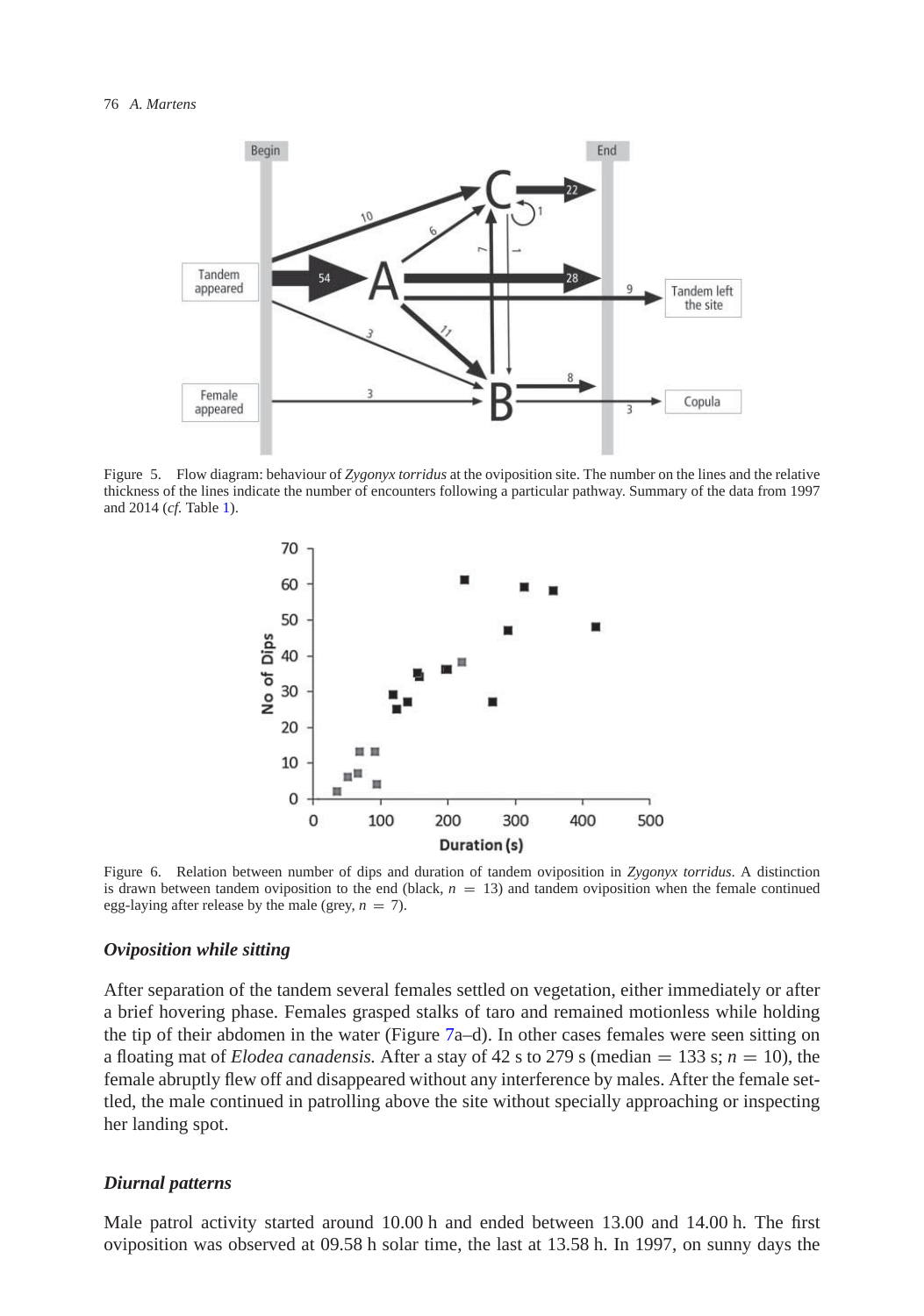

<span id="page-6-0"></span>Figure 7. Females of *Zygonyx torridus* ovipositing while settled; in various characteristic postures (see text). white arrow indicates position of female in c.

maximum of number of ovipositions per day at one site was 10 (within 4.3 h); in 2014, 14 (within 2.2 h). On cloudy days or those with strong wind, only single ovipositions were recorded. At both sites in addition to the tandems which started oviposition, many other tandems passed. The relative numbers changed from day to day. In total, there were 56 passing tandems (resighting could not be excluded) to 67 ovipositing tandems.

# *Interactions with rival males and males of other odonate species*

During tandem flight at water the pairs were regularly attacked by rival males. In 1997, special attention was paid to that topic. In 15 of 21 recorded cases, egg-laying tandems were approached by a conspecific male. The median number of attacks during egg-laying in-tandem was five  ${\rm (maximum = 14)}$ . Several times they forced the tandem to change the flight path. Several times newly appearing tandems left the site. When two tandems met in flight they interfered significantly. In both observed cases, the tandem males behaved aggressively to the conspecific pair holding their partners with their claspers in tandem.

At both Mauritian streams other anisopteran species were also present at or near the turbulent stretch of the water. Males of *Anax imperator* Leach and *Tramea limbata* (Desjardins) flew continuously above the water, and *Orthetrum brachiale* (Palisot de Beauvois) and *Trithemis annulata* (Palisot de Beauvois) operated from perches. Males of these species regularly approached or attacked the searching or ovipositing tandems of *Z. torridus.* The most intensive interspecific interactions were forced by *A. imperator* (in 1997, 10 of 21 tandems were attacked, some repeatedly up to seven times). Males of the other Anisoptera also attacked *Z. torridus* tandems, but with lower intensity (*T. limbata* attacked six of 21 tandems; *O. brachiale* five, and *T. annulata* five; nearly all tandems were attacked only one time by those males). On 8 March 2014, an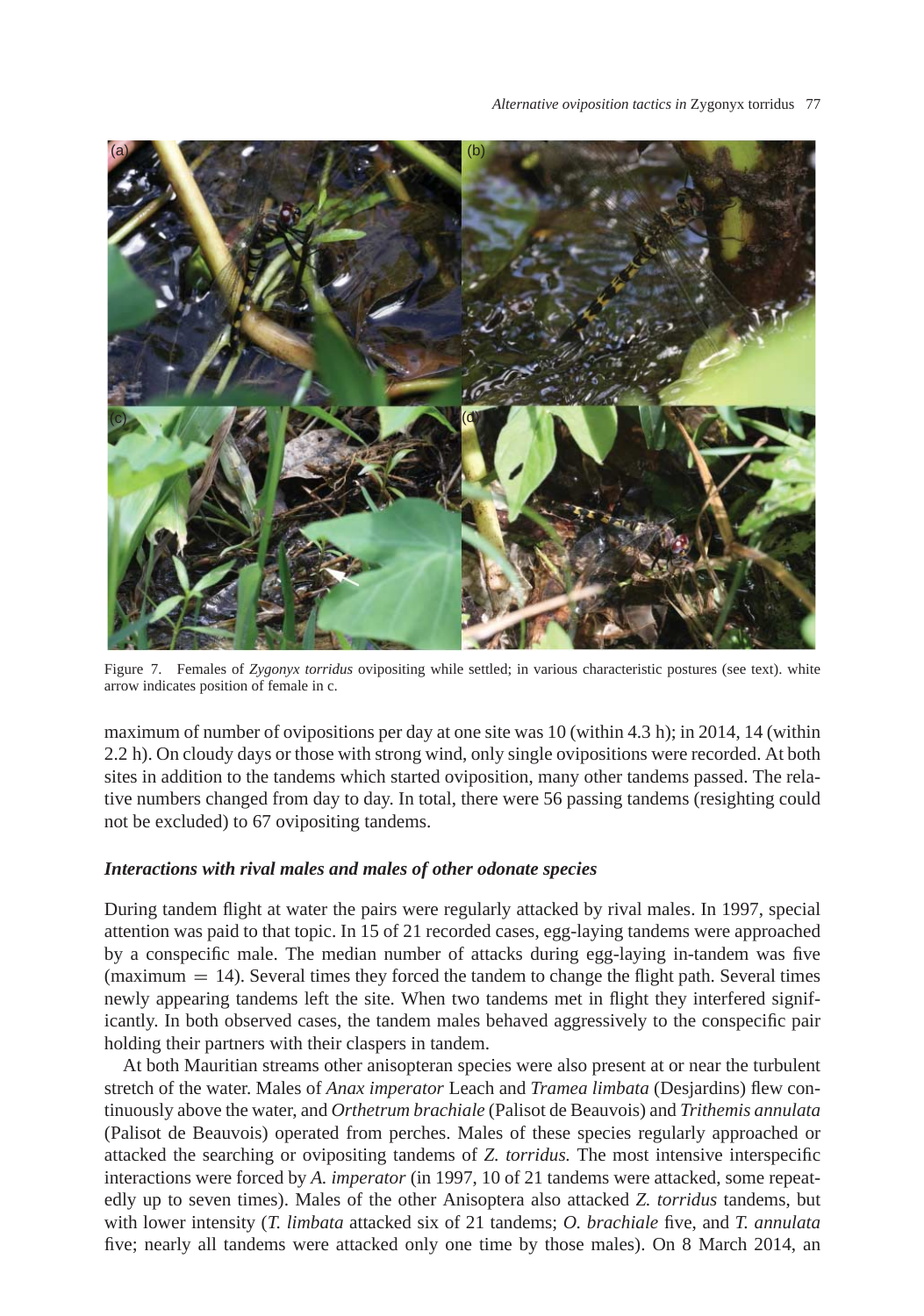#### 78 *A. Martens*

*A. imperator* male grasped a *Z. torridus* female from a flying tandem and flew away with its prey to a treetop. This pair was successfully attacked while hovering above taro, searching for an oviposition site.

# **Discussion**

The reproductive behaviour of *Zygonyx torridus* is wide-ranging, diverse, and very dynamic. At several other sites, in Mauritius and elsewhere, attempts to observe imagines failed because the site was cluttered and the adults could not be followed over larger distances. In most cases only short episodes could be observed.

# *Territoriality of males and rendezvous*

Males patrol above open turbulent stretches of running water, mostly at riffles, rapids and waterfalls. These sites only partially include parts of the species' oviposition sites; at several rapids during long observation periods only patrolling males were seen. Therefore the main rendezvous (site) is unknown. One possibility is that all rapid sections along the stream act as rendezvous sites whereas oviposition is restricted to some selected sites. Rendezvous at foraging habitats or other terrestrial habitats cannot be excluded.

# *Mate-guarding intensity in relation to rival presence or density*

In contrast to my study on *Zygonyx natalensis* (Martin) (Martens, [1991\)](#page-9-10) no significant influence of the territorial male or pursuing rival on the proportion of tandem-males releasing their mate could be detected. In the case of *Z. torridus* and *Z. natalensis*, male density may partly explain the different intensities of mate-guarding, as reported by Ueda [\(1979\)](#page-9-11) in the classic study on *Sympetrum parvulum* (Bartenev). However, (a) it is difficult to measure density in a species with a wide home range; and (b) the risk of take-over is simply dependent on the presence/absence of a rival, and in the case of the inconspicuous sedentary oviposition by the female the period during which takeover is likely is only that just after her release.

# *Alternative oviposition tactics and the consequences for distribution and predation of eggs*

To maximize fitness, females should choose oviposition sites favouring egg and larval survivorship (Fincke et al., [1997;](#page-8-3) Rowe, [1988\)](#page-9-1). An in-tandem female *Z. torridus* drops the eggs at several different spots in the middle of the stream, where there is the strongest current. In flight, a female not gripped by the male drops the eggs more locally and closer to the margin. Settled females release eggs from a single spot with slow current. In *Zygonyx* the eggs do not become sticky on contact with water (Martens, [1991\)](#page-9-10). Therefore, the spot where the female drops the eggs and the place where the eggs are eventually attached to the final substrate, should differ significantly along a gradient from female control in still water to predominance of the physical current in fast water). We do not know where the eggs are actually deposited. However, risk spreading by switching from one oviposition mode to another is evident. Using only one spot for egg release is disadvantageous when small egg-feeding fish are present. In that case, oviposition in flight could be of adaptive significance.

# *Sedentary oviposition in Libellulidae*

In Libellulidae, oviposition in flight is common, but there are some exceptions. Paulson [\(1969\)](#page-9-0) reported that females laid eggs while settled in some species of *Micrathyria*. In the African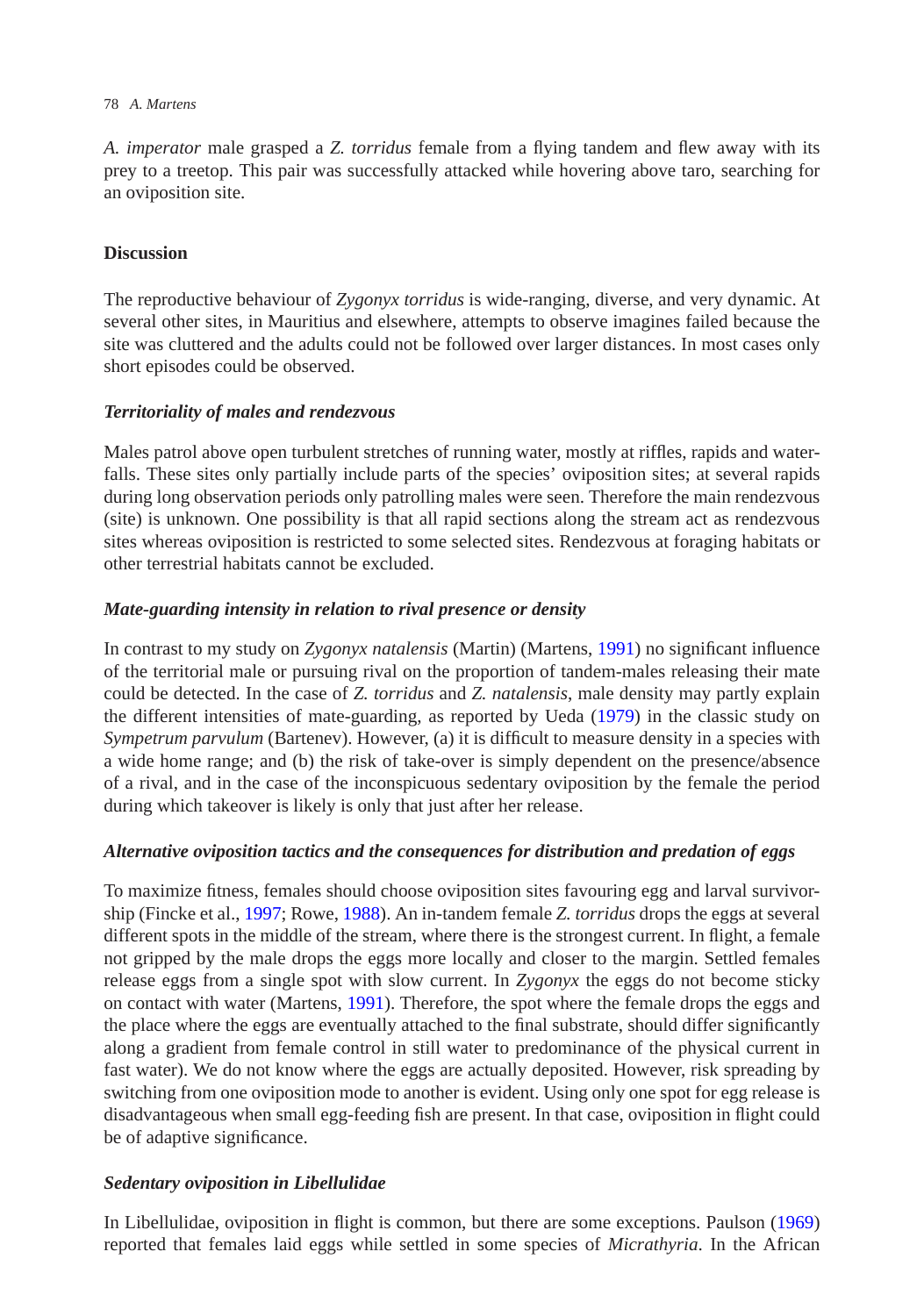members of *Tetrathemis* females fixed the eggs on plant material above water while sitting (Clausnitzer & Lempert, [1998\)](#page-8-9). Another known case is *Orthetrum nitidinerve* Selys, where the sitting female lays an egg string (Khelifa, Zebsa, Kahalerras, & Mahdjoub, [2012;](#page-9-12) Khelifa et al., [2013;](#page-9-13) Wildermuth & Martens, [2014,](#page-9-5) 638 ff.). In several other cases sedentary oviposition is considered as a flexible response to male harassment (Krüner, [1977;](#page-9-14) Martens, [1991;](#page-9-10) Pajunen [1966;](#page-9-15) Rüppell, [1989\)](#page-9-16). In the present case it is obvious that – when the female is ovipositing in flight but not in tandem – there is a high risk or chance of take-over by a rival male whereas a female hidden in the vegetation is well protected against male interference.

#### *Taxonomic relationships*

Recent records of alternative mate-guarding tactics within a distinct taxonomic group on a worldwide scale show that this aspect of behavioural plasticity is not restricted to Libellulidae. For example, in the genus *Anax* (Aeshnidae) there is also a high degree of variability with contact-guarding, non-contact guarding and non-guarding (Martens, Günther, & Suhling, [2012\)](#page-9-17).

It is noteworthy that, in contrast to *Z. natalensis* (Martens, Grabow, & Hilfert, [1997\)](#page-9-18), the females of *Z. torridus* do not grasp the male's abdomen with their legs in tandem flight. Therefore, that distinct and very special behavioural feature is not characteristic for all members of the genus *Zygonyx*, although is it also seen *Tramea* spp.

So far, some New Zealand corduliids, with up to five different modes within one species (Rowe, [1988\)](#page-9-1), are the odonates with the highest known numbers of different oviposition tactics. Members of *Zygonyx* seem to have the strongest sequential flexibility within a single bout in Odonata. It must be noted that all these categories are human constructs and the reproductive behaviour of most of the odonate species of the world is still unknown.

#### **Acknowledgements**

I would like to thank my wife Adelheid for her support in the field, and André Günther and Mike May for very helpful remarks on the manuscript.

#### **References**

- <span id="page-8-0"></span>Buskirk, R. E., & Sherman, K. J. (1985). The influence of larval ecology on oviposition and mating strategies in dragonflies. *Florida Entomologist*, *68*, 39–51. <http://www.jstor.org/stable/3494329>
- <span id="page-8-9"></span>Clausnitzer, V., & Lempert, J. (1998). Preliminary comparative approach of the reproductive behaviour of African Tetratheminae (Anisoptera: Libellulidae). *Journal of African Zoology*, *112*, 103–107.
- <span id="page-8-1"></span>Conrad, K. F., & Pritchard, G. (1992). An ecological classification of odonate mating systems: the relative influence of natural, inter- and intra-sexual selection on males. *Biological Journal of the Linnean Society*, *45*, 255–269. [doi:10.1111/j.1095-8312.1992.tb00643.x](http://dx.doi.org/10.1111/j.1095-8312.1992.tb00643.x)
- Corbet, P. S. (1999). *Dragonflies. Behaviour and ecology of Odonata*. Colchester: Harley Books.
- <span id="page-8-8"></span><span id="page-8-2"></span>Couteyen, S. (2009). Biogéographie et spéciation des Odonates de l'île de la Réunion. *Annales de la Société entomologique de France (n.s.)*, *45*, 83–91. [doi:10.1080/00379271.2009.10697592](http://dx.doi.org/10.1080/00379271.2009.10697592)
- <span id="page-8-7"></span>Dikstra, K.-D. B. (2007). The name-bearing types of Odonata held in the Natural History Museum of Zimbabwe, with systematic notes on Afrotropical taxa. Part 1: Introduction and Anisoptera. *International Journal of Odonatology*, *10*, 1–29. [doi:10.1080/13887890.2007.9748285](http://dx.doi.org/10.1080/13887890.2007.9748285)
- Fincke, O. M. (1997). Conflict resolution in the Odonata: implications for understanding female mating patterns and female choice. *Biological Journal of the Linnean Society*, *60*, 201–220. [doi:10.1111/j.1095-8312.1997.tb01492.x](http://dx.doi.org/10.1111/j.1095-8312.1997.tb01492.x)
- <span id="page-8-4"></span><span id="page-8-3"></span>Fincke, O. M., Waage, J. K., & Koenig, W. D. (1997). Natural and sexual selection components of odonate mating patterns. In J. C. Choe & B. J. Crespi (Eds.), *Mating systems in insects and arachnids* (pp. 58–74). Cambridge: Cambridge University Press.
- Grand, D. (2004). Compte rendu odonatologique d'un voyage à l'île de la Réunion. *Martinia*, *20*, 67–75.
- <span id="page-8-6"></span><span id="page-8-5"></span>Grand, D. (2010). *Zygonyx torridus* (Kirby, 1889) sur le rio Cabriel, provinces de Albacete, Cuenca et Valencia (Espagne): distribution et observations biologiques (Odonata, Anisoptera, Libellulidae). *Martinia*, *26*, 78–90.